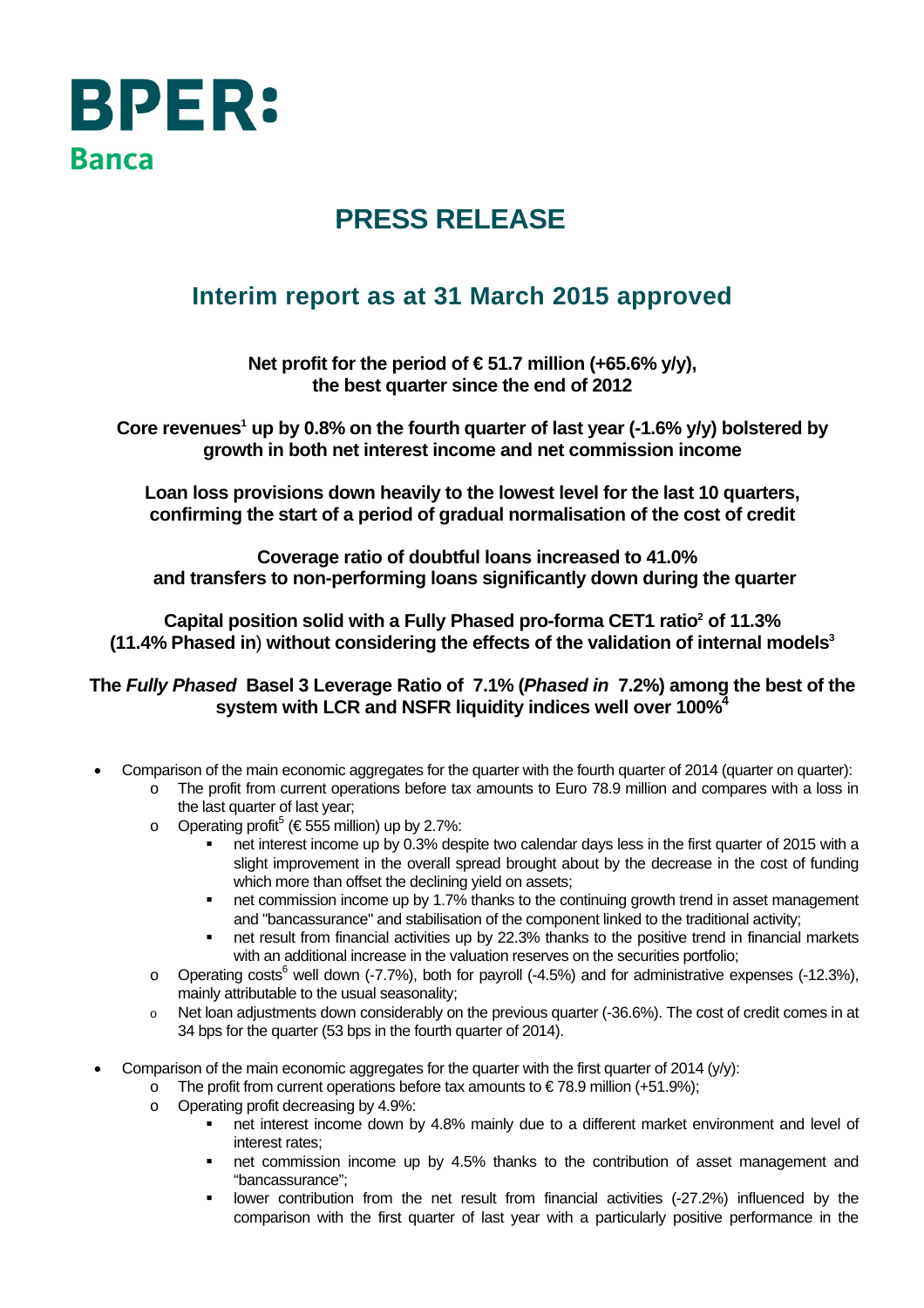presence of a further significant increase in valuation reserves on the securities portfolio compared with the same period last year;

- o Operating costs up slightly (+0.3%);
- o Net loan adjustments down considerably (-30.4%) with a cost of credit for the period of 34 bps (135 bps annualised).

The Board of Directors of Banca popolare dell'Emilia Romagna today reviewed and approved the separate results of the Bank and the consolidated results of the Group at 31 March 2015.

*At the end of the Board meeting, Alessandro Vandelli, CEO of BPER, declared: "The first quarter of the year shows very positive results with a net profit for the period of over 50 million euros, an increase of more than 65% on the same period last year. I think I can say that the quarter just ended coincides with the start of a new phase with a return to higher profitability, accompanied by expectations of an improvement in the economic cycle and a gradual exit from the acute phase of the crisis. The first quarter shows some very positive factors such as the sharp fall in net adjustments to loans to the lowest level of the last 10 quarters, the strong performance on the part of core revenues, especially in terms of commissions, and the containment of operating costs. Moreover, in this context, the BPER Group confirms its solid capital base with a Fully Phased CET1 ratio of 11.3% and a leverage ratio of more than 7%, among the best of the system, reflecting prudent and balanced management of assets and*  liabilities. To this we would add a satisfactory coverage of doubtful loans which in the quarter stood at 41%, one of *the best levels among our direct competitors. I am convinced that BPER Group will be able to return to adequate levels of profitability for the benefit of our members and shareholders".* 

\*\*\*\*\*\*\*\*\*\*\*\*\*\*\*\*\*\*\*\*

### **Income statement: key figures**

**Net interest income** comes to € 314.1 million, an improvement of 0.3% compared with the same period of 2014, even though there were two calendar days less in the quarter. The good result reached during the quarter shows a slight improvement in the overall spread which continued to benefit from the reduction in the cost of funding, which more than offset the decrease in asset yields brought about by the decline in volumes, the trend in market rates and lower returns on the securities portfolio The comparison with the same period last year shows a decrease in net interest income of 4.8%, which should be considered in light of the significant changes in market conditions and interest rates (average quarterly yield to maturity of the 10-year BTP down from 3.6% in the first quarter of 2014 to 1.5% in the first quarter of 2015; average quarterly yield on the 3-month Euribor down from around 30 bps to 5 bps).

**Net commission income** amounts to € 179.2 million, with a significant increase compared both with the previous quarter (+1.7%) and with the same period last year (+4.5%), mainly as a combined effect of a very positive trend in commissions earned on asset management and "bancassurance" (+21.2% q/q; +33.2% y/y) and the decrease in commissions earned on traditional business still affected by weak economic climate, although there is a substantial stability in the commissions on loans and guarantees compared with the last quarter of 2014 (-0.3%), after six quarters of larger declines: This result could herald a phase of recovery in economic activity and related commission income over the coming months.

The **net result from trading activities** (including dividends of € 0.2 million) amounts to € 46.3 million, up 19.5% from the previous quarter (-27.5% compared with the same period last year, though it was particularly positive), benefiting from a favourable performance in financial markets in the first months of the current year. This result was achieved with the help of net realised gains of € 30.7 million, net capital gains of € 29.6 million, for the most part attributable to the mark-to-market adjustment of the Italian government bonds held in portfolio and the negative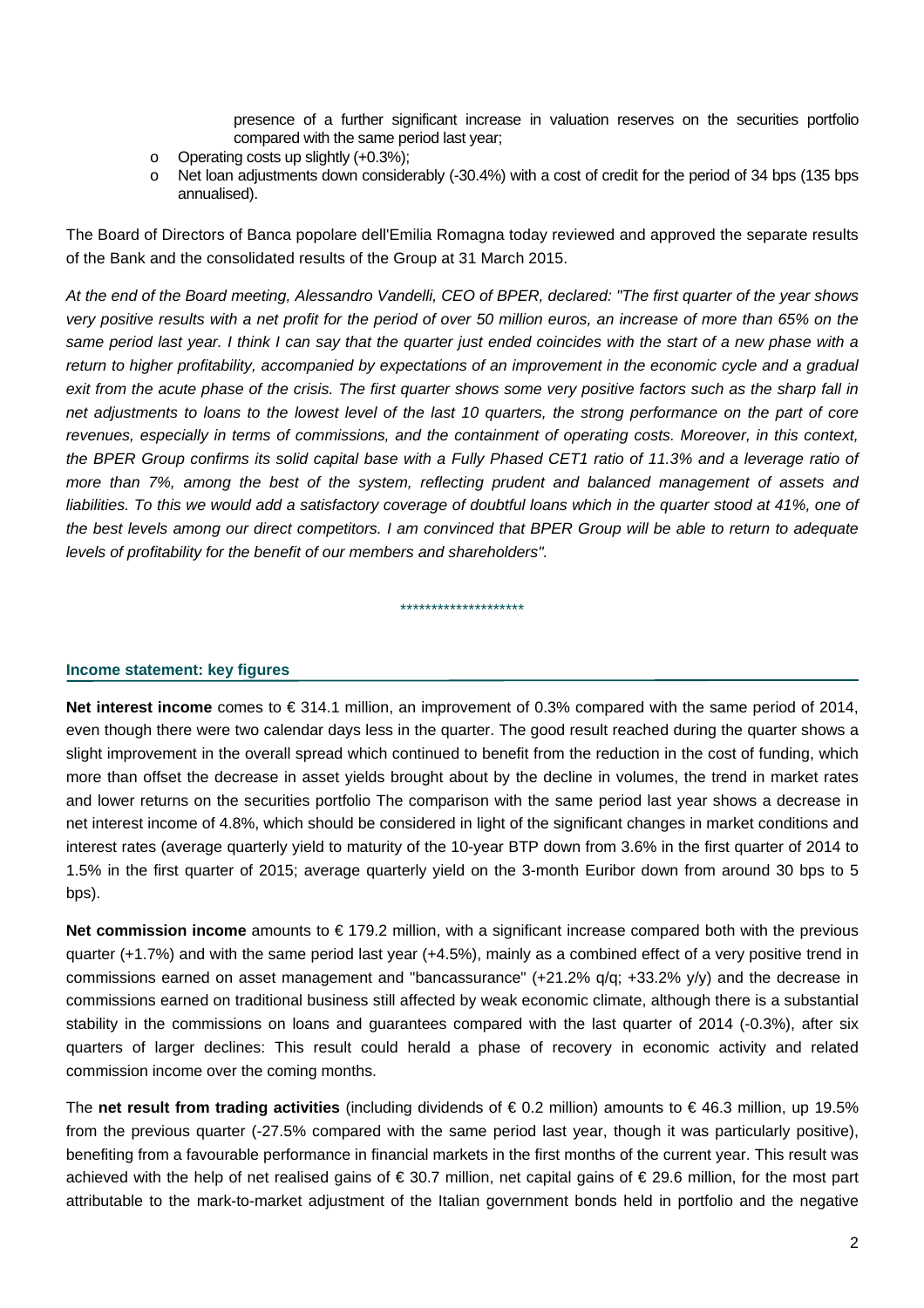contribution of the fair value option on financial liabilities for  $\epsilon$  6.5 million (also negative for  $\epsilon$  12.7 million at 31 March 2014) with effects that by now are running out. The AFS reserve for government securities in portfolio continues to show significant gains for an amount (net of taxes) of € 147.6 million (€ 97.9 million at 31 December 2014 and € 85.9 million at 31 March 2014).

**Operating profit<sup>7</sup>** comes to € 555 million, up 2.7% on the previous quarter with growth in all of its components (-4.9% y/y), particular in core revenues (0.8%) represented by the sum of net interest income and net commission income and a good trend in the result from financial activities (+22.3%).

Operating costs<sup>8</sup> are down by 7.7% in the previous quarter, mainly due to the usual seasonal effects and substantially stable compared with the same period of 2014 (+0.3%). In detail, **payroll costs** amount to € 199.3 million (-4.5% q/q, +1.3% y/y), **other administrative expenses** to € 93.6 million (-12.3% q/q; -2.8% y/y) and depreciation/amortisation to  $\in$  17.3 million (-15.0% q/q; +5.9% y/y).

**Net adjustments to loans and other financial assets** amount to € 150 million, down sharply compared with both the previous quarter (-44.0%) and the first quarter of 2014 (-30.2%), mainly related to adjustments made in the credit segment (€ 147.5 million), which are the lowest for the last 10 quarters. The overall cost of credit at 31 March 2015 comes to 34 bps (135 bps annualised compared with 185 bps in 2014). Net adjustments to other financial assets amount to  $\epsilon$  2.5 million ( $\epsilon$  2.9 million in the same period last year).

The level of **coverage of non-performing loans** (NPL) stands at 41.0%, a slight increase on 40.7% at end-2014. In detail, NPL coverage is 56.5%, the same as at the end of last year. In addition, taking into account the direct write-offs of NPL still outstanding of € 1.3 billion, total NPL coverage comes to 63.7%. The coverage of likely defaults<sup>9</sup> is showing significant growth to 19.2% compared with the pro-forma level at the end of 2014 (18.3%). The coverage of overdue loans comes to 7.6% compared with 8.1% at 31 December 2014.

The **profit from current activities before tax** comes to € 78.9 million at 31 March 2015 (€ 52 million in the first quarter of last year). **Income taxes for the period** amount to € 27.2 million (€ 20.8 million at 31 March 2014), with an effective tax rate of 34.5%.

**Total net profit for the period** amounts to € 51.7 million, compared with a positive result of € 31.2 million in the same period last year (+65.6%), including the profit for the period pertaining to minority interests of  $\in$  6.5 million ( $\in$ 2.9 million at 31 March 2014). The **net profit pertaining to the parent company** therefore comes amounted to € 45.2 million (€ 28.3 million at 31 March 2014), a significant increase of 59.9% compared with the same period last year.

### **Balance sheet: key figures**

**Direct borrowing from customers** (due to customers, debt securities in issue and financial liabilities designated at fair value through profit and loss) amounts to € 45.3 billion, 1.9% down on the end of 2014, mainly due to a decline in current accounts and demand deposits ( $\in$  0.6 billion; -2.3%), time deposits ( $\in$  0.4 billion; -15%) and the retail bond component (€ 0.7 billion; -10.3%) and the simultaneous reallocation of these items to asset management and insurance policies, favoured by good market momentum. Direct borrowing is made up principally of retail & private deposits (81.5%) and 64.8% is in the form of current accounts, demand deposits and short-term restricted deposits.

**Indirect customer deposits**, marked to market, amount to € 30.1 billion, a significant increase of 6.9% on the start of the year. In particular, assets under management are up by 10.1% on the end of 2014, recording a net inflow of € 0.8 billion in the quarter, much higher than the same period last year (€ 0.3 billion);<sup>10</sup> assets under administration in the same period are showing a smaller increase of 4.1%, mainly due to the higher valuation of customer securities on deposit. The **insurance policy portfolio**, which is not included in indirect borrowing, comes to € 3.4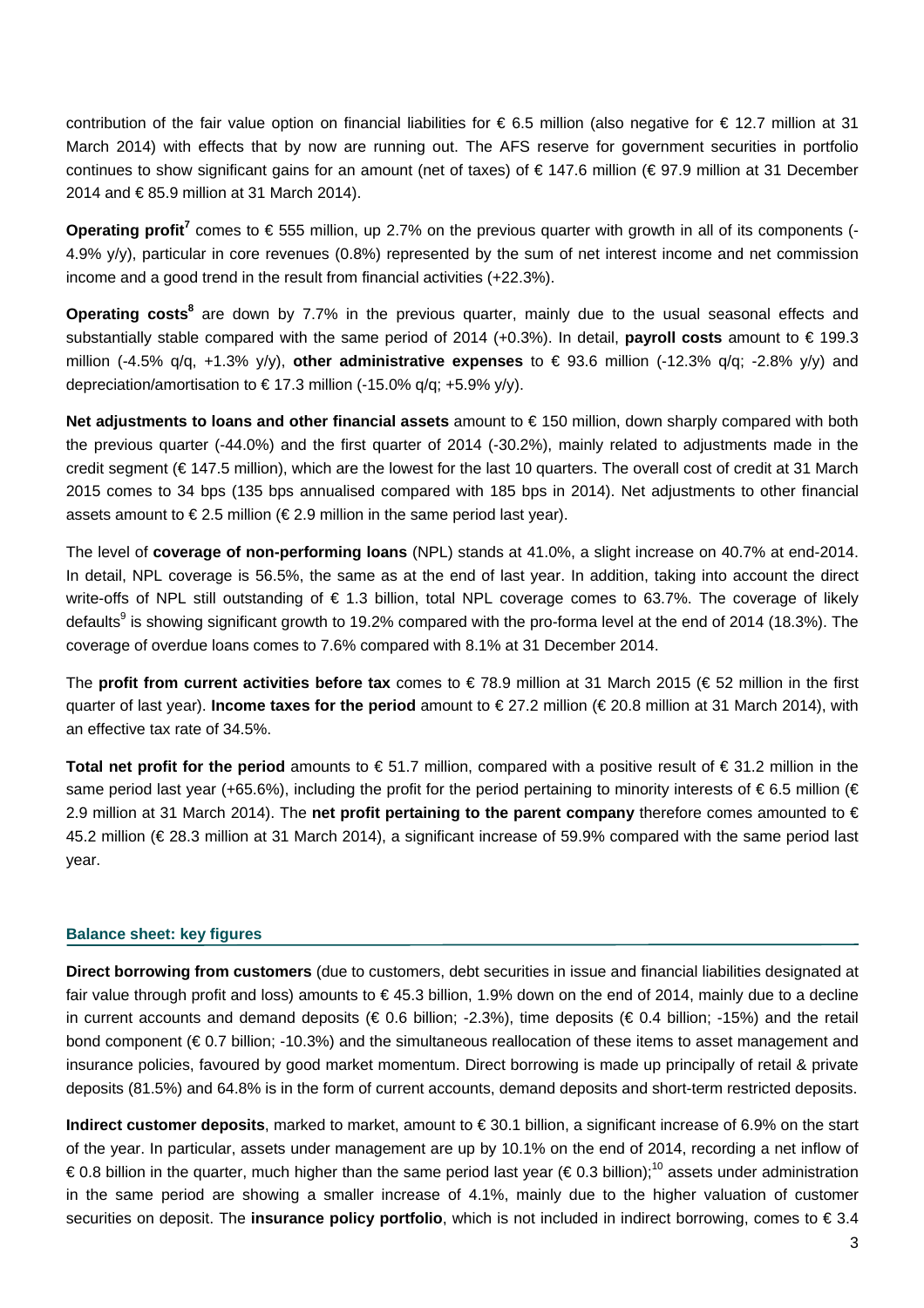billion, a substantial increase since the start of the year (+12.2%), almost entirely for life insurance.

**Loans to customers**, net of impairment adjustments, amount to € 43.9 billion, substantially stable compared with the end of 2014 (-0.1%). A figure that is comforting for the prospect of a recovery in volumes, especially if we look at the figure prior to adjustments, which shows a slight increase (+0.1%), after eight consecutive quarters of decline, with a good performance on the part of mortgage loans. It is worth pointing out the continued positive trend in the residential mortgage segment, which posted a 43.5% increase in new loans over the same period last year.

**Net doubtful loans** come to € 6.6 billion, 1% up on the end of 2014, indicating a stabilisation of volumes overall. In detail, NPL amount to  $\in$  2.9 billion (+1.7% on year-end) with coverage of 56.5%, unlikely to pay<sup>11</sup> to  $\in$  3.5 billion (-0.3% on the end of 2014) with coverage of 19.2%, up by more than 90 bps on year-end, and net past due loans of € 0.2 billion (+13.2% on the end of last year) with coverage of 7.6%. As we said previously, all of these items have good coverage levels, highlighting a total coverage ratio of 41.0%, compared with 40.7% at the end of last year.

The **net interbank position**, which is negative for € 5.5 billion compared with € 4.8 billion at the end of 2014, is the difference between amounts due from banks of € 1.3 billion and amounts due to banks of € 6.8 billion. At 31 March 2015, the total amount of refinancing with the European Central Bank amounts to €3.3 billion, including €1.3 billion of short-term loans and € 2 billion from the new TLTRO (Targeted Longer Term Refinancing Operation) that matures in September 2018. Financial instruments eligible for use as collateral for refinancing transactions on the market amount to €11.6 billion, net of the haircut, of which €4.4 billion is available.

**Financial assets** amount in total to € 11.3 billion, an increase of 9.7% on the end of 2014; they account for 18.6% of total assets. Debt securities represent 91.2% of the total portfolio and amount to  $\epsilon$  10.3 billion: of these,  $\epsilon$  7 billion relate to government securities (mostly represented by Italian government bonds) and € 2.7 billion to banks and supranational entities.

Against assets available for sale (AFS) of  $\epsilon$  7.6 billion, there are positive valuation reserves for a total of  $\epsilon$  272.6 million, net of the related tax effect, which is the net result of positive reserves for debt securities, equities and UCITS of € 278.7 million, less negative reserves of € 6.1 million. Moreover, with regard to the portfolio of financial assets held to maturity (HTM) of  $\epsilon$  2.5 billion, the difference between their fair value and book value is positive, resulting in a gross implicit reserve of € 242.7 million.

**Total equity ("own funds")** at 31 March 2015 amounts to € 5.6 billion (+1.9%), with minority interests of € 0.6 billion. Consolidated shareholders' equity of the Group, including the result for the period, comes to € 5 billion, +2.1% since the end of 2014.

### **Capital ratios**

The **capital ratios**, still determined using the standardised approach for the requirements to cover credit<sup>12</sup> and market risk, have been calculated on a pro-forma basis, including the share of profit allocable to equity realised at 31 March 2015 and the net effects accrued in the same period resulting from application of the fair value option, for a total of  $\epsilon$  40.5 million (10 bps), as follows:

- Common Equity Tier 1 ratio*<sup>13</sup>* ("phased in") of 11.43% (11.26% at 31 December 2014). This figure calculated on a "fully phased" basis comes to 11.28%;
- Tier 1 ratio ("phased in") of 11.47% (11.29% at 31 December 2014);
- Own Funds ratio "phased in" of 12.26% (12.24% at 31 December 2014).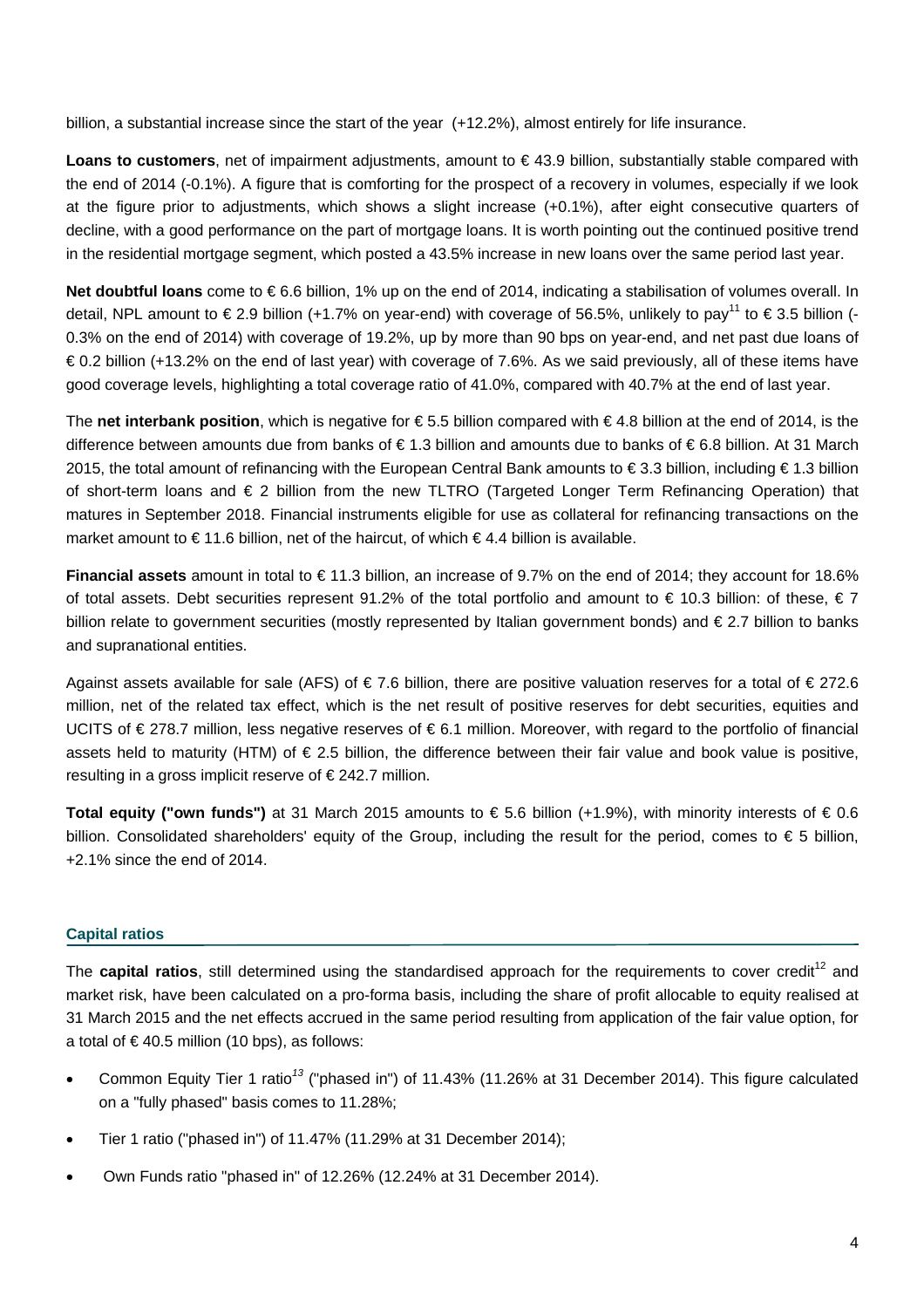### **Key figures at 31 March 2015**

The Group has a presence in 18 Regions of Italy with 1,273 branches, as well as the head office of BPER (Europe) International s.a. in Luxembourg.

\*\*\*\*\*\*\*\*\*\*\*\*\*\*\*\*\*\*\*\*

The Group currently has 11,552 employees, a decrease of 41 in the quarter (11,593 at the end of 2014).

### **Outlook for operations**

In the first part of the year, the prospects of a gradual recovery in the Italian economy appear to be strengthening, accompanied by an economic situation that is improving slowly but surely. For the current year, the prospects in terms of profitability are expected to increase with a trend in loans to customers that is showing in slight recovery, which was already visible in the first quarter; this trend ought to accelerate during the rest of the year. The still very low level of market interest rates and the growing competitiveness of traditional banking activities will continue to exert pressure on margins should, however, be offset by the benefits expected from a further decline in the cost of funding, while a positive contribution to revenues should come from commissions which have already posted a satisfactory performance in the first quarter. 2015 is the first year of the Business Plan during which we will make the scheduled investments and the first non-recurring costs, which will produce benefits over the entire three-year period. The cost of credit is expected to be significantly better than in 2014.

*Note that the consolidated interim report of the BPER Group at 31 March 2015 is unaudited. The document will be available at the head office, at Borsa Italiana S.p.a. and on the websites of the Bank and the Group (www.bper.it and www.gruppobper.it) as required by law.* 

\*\*\*\*\*\*\*\*\*\*\*\*\*\*\*\*\*\*\*\*

*To complete the information provided, we attach the consolidated balance sheet and income statement (split into quarters with comparative figures) at 31 March 2015, as well as a summary of the main indicators.* 

\*\*\*\*\*\*\*\*\*\*\*\*\*\*\*\*\*\*\*\*

Modena, 12 May 2015

 **Chief Executive Officer Alessandro Vandelli** 

The Manager responsible for preparing the Company's financial reports, Emilio Annovi, declares in accordance with art. 154-bis, para. 2, of D.Lgs. 58/1998 (Consolidated Finance Act) that the accounting information contained in this press release agrees with the books of account, accounting entries and supporting documentation.

Modena, 12 May 2015

 **Manager responsible for preparing the Company's financial reports Emilio Annovi**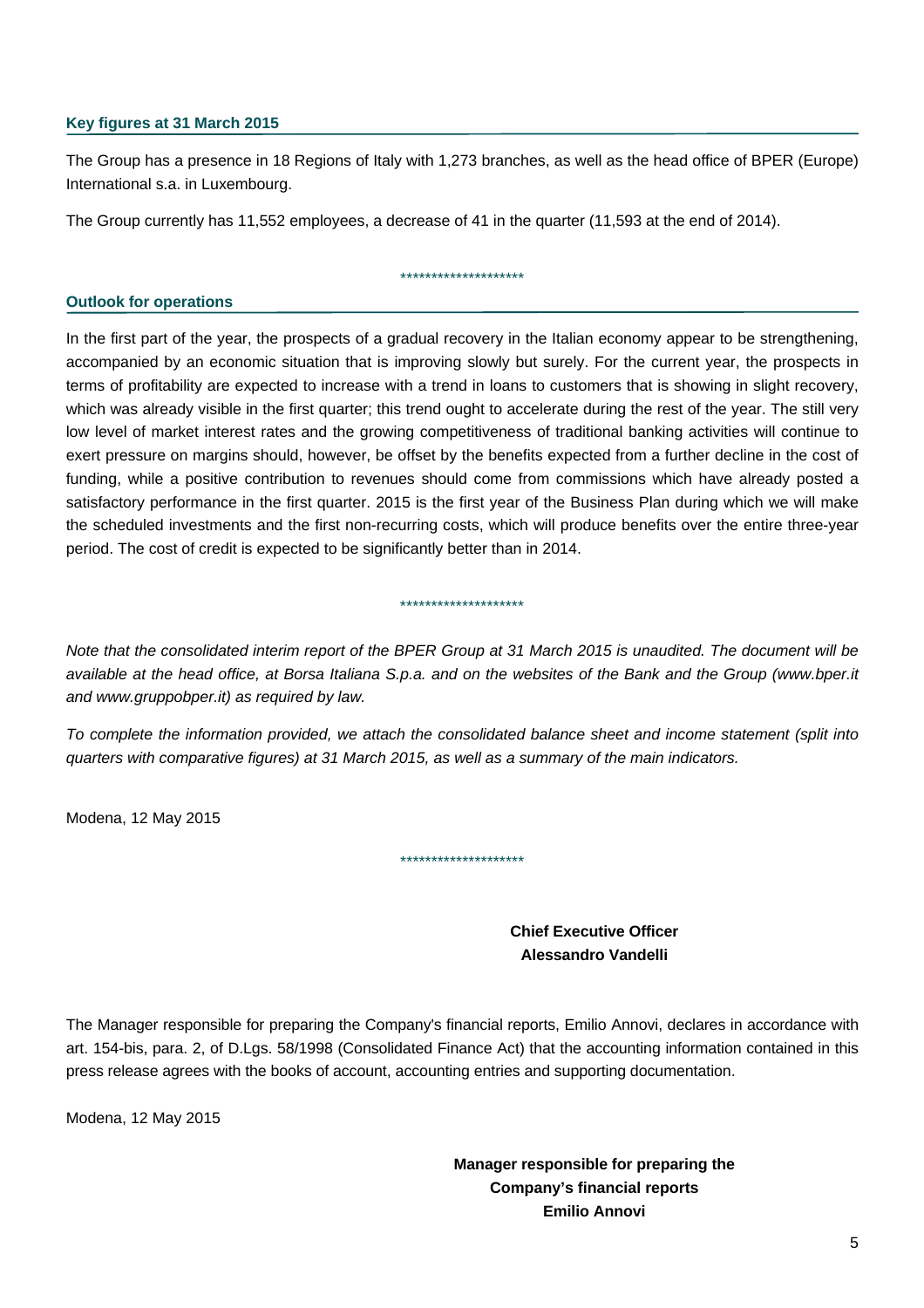### \*\*\*\*\*\*\*\*\*\*\*\*\*\*\*\*\*\*\*\*\*\*\*\*\*\*\*\*\*\*\*\*\*\*\*\*\*\*\*\*\*\*\*\*\*\*\*\*\*\*\*\*\*\*\*\*\*\*\*\*\*\*\*\*\*\*\*\*\*\*\*\*\*\*\*\*\*\*\*\*\*

A conference call has been organised for **Wednesday, 13 May 2015 at 11.00 a.m. (CET)** to explain the BPER Group's results at 31 March 2015.

The conference call, in English, will be chaired by **Alessandro Vandelli, the Chief Executive Officer**.

To join the conference call, key in the following number:

#### **ITALY: +39 02 8020911 UK: +44 1212 818004 USA: +1 718 7058796**

A set of slides supporting the presentation will be available the same day before the start of the presentation and conference call in the Investor Relations section of the website of the Bank and of the Group www.bper.it and www.gruppobper.it.

\*\*\*\*\*\*\*\*\*\*\*\*\*\*\*\*\*\*\*\*\*\*\*\*\*\*\*\*\*\*\*\*\*\*\*\*\*\*\*\*\*\*\*\*\*\*\*\*\*\*\*\*\*\*\*\*\*\*\*\*\*\*\*\*\*\*\*\*\*\*\*\*\*\*\*\*\*\*\*\*\*\*

The press release is also available in the 1INFO storage device.

*This is a translation into English of the original in Italian. The Italian text shall prevail over the English version.* 

| <b>Investor Relations</b> | <b>Manager responsible for</b><br>preparing the Company's<br>financial reports | <b>External Relations</b> |
|---------------------------|--------------------------------------------------------------------------------|---------------------------|
| Gilberto Borghi           | <b>Emilio Annovi</b>                                                           | <b>Eugenio Tangerini</b>  |
| Tel: 059/202 2194         | Tel: 059/202 2696                                                              | Tel: 059/202 1330         |
| gilberto.borghi@bper.it   | emilio.annovi@bper.it                                                          | eugenio.tangerini@bper.it |

#### **Notes:**

l

<sup>11</sup> See note 9

 $12 \text{ See note } 3$ 

13 See note 2

<sup>&</sup>lt;sup>1</sup> Core revenues defined as the sum of net interest income and net commission income  $\frac{2}{5}$ 

<sup>2</sup> Common Equity Tier 1 ratio ("CET1"): calculated taking into account the share of profits attributable to equity earned during the first quarter of the year and the net effects accrued during the same period from application of the fair value option (total of € 40.5 million). Fully Phased CET1 estimated according to the new Basel 3 regulations at January 2019.

<sup>3</sup> Pre-validation of the AIRB models with the European Central Bank and the Bank of Italy officially commenced at the end of January this year.

<sup>4</sup> The LCR index at 31 March 2015 stands at 117%, whereas the NSFR index is estimated well over 100% (at 31 December 2014 it was 115%)

<sup>5 &</sup>quot;Operating profit" as shown in the attached reclassified income statement and represented by the sum of the following income statement captions: Net interest and other banking income and Other operating charges/income (caption 220) net of indirect taxes recovered from customers (€ 30.9 million at 31 March 2015, € 31.5 million in the 4th quarter of 2014 and  $\epsilon$  29.8 million at 31 March 2014)<br>6  $\frac{1}{6}$ 

<sup>6</sup> "Operating costs" defined as reported in the attached reclassified income statement and represented by the sum of the following income statement captions: payroll costs (caption 180-a), other administrative expenses (caption 180-b) net of indirect taxes recovered from customers (see previous note), depreciation and amortisation (captions 200 and 210)

See note 5

<sup>8</sup> See note 6

<sup>&</sup>lt;sup>9</sup> With reference to the new supervisory rules that took effect on 1 January 2015, and in particular the 7th update of Bank of Italy Circular 272/2008, which redefined the categories of impaired financial assets known as "non-performing exposures", with the creation of a new category of probable defaults known as "unlikely to pay" and the elimination of watchlist and restructured loans.<br> $10_{\text{MeV}}$ 

Net borrowing defined as inflows of new subscriptions during the period net of redemptions and calculated on the basis of management figures.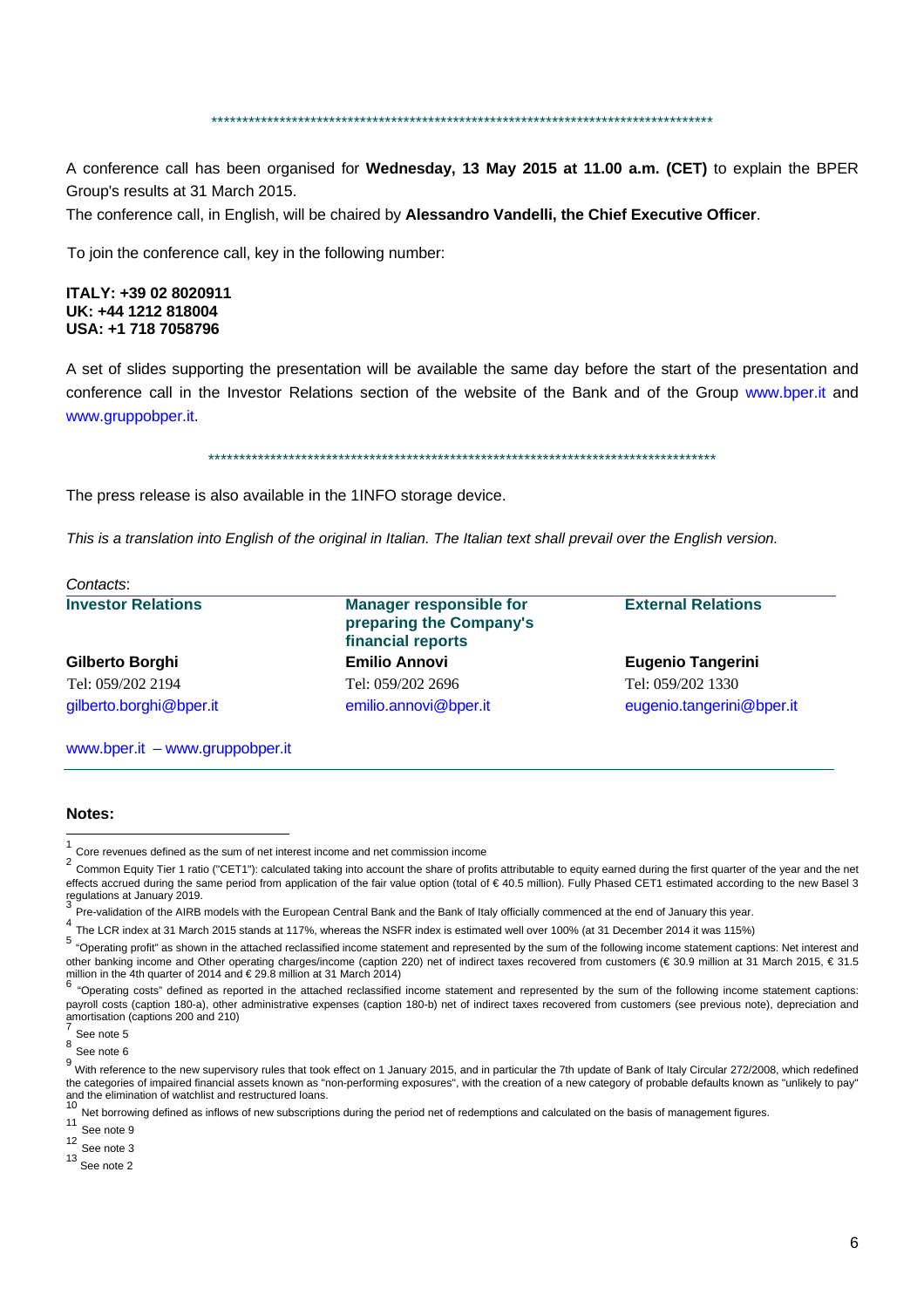# **BPER:**<br>Gruppo

## Consolidated balance sheet as at 31 March 2015

|                                                              |            |            |            | (in thousands of Euro) |
|--------------------------------------------------------------|------------|------------|------------|------------------------|
| <b>Assets</b>                                                | 31.03.2015 | 31.12.2014 | Change     | %change                |
|                                                              |            |            |            |                        |
| 10. Cash and cash equivalents                                | 336,751    | 450,766    | (114, 015) | $-25.29$               |
| 20. Financial assets held for trading                        | 1,079,617  | 1,033,286  | 46,331     | 4.48                   |
| 30. Financial assets designated at fair value through profit |            |            |            |                        |
| and loss                                                     | 109,422    | 110,249    | (827)      | $-0.75$                |
| 40. Financial assets available for sale                      | 7,589,460  | 6,944,927  | 644,533    | 9.28                   |
| 50. Financial assets held to maturity                        | 2,521,902  | 2,213,497  | 308,405    | 13.93                  |
| 60. Due from banks                                           | 1,345,670  | 1,709,298  | (363, 628) | $-21.27$               |
| 70. Loans to customers                                       | 43,865,112 | 43,919,681 | (54, 569)  | $-0.12$                |
| 80. Hedging derivatives                                      | 46,252     | 36,744     | 9,508      | 25.88                  |
| 100. Equity investments                                      | 255,311    | 257,660    | (2,349)    | $-0.91$                |
| 120. Property, plant and equipment                           | 1,021,064  | 1,028,931  | (7, 867)   | $-0.76$                |
| 130. Intangible assets                                       | 493,198    | 498,009    | (4,811)    | $-0.97$                |
| of which: goodwill                                           | 380,416    | 380,416    |            |                        |
| 140. Tax assets                                              | 1,281,670  | 1,361,322  | (79, 652)  | $-5.85$                |
| a) current                                                   | 96,740     | 181,989    | (85, 249)  | $-46.84$               |
| b) deferred                                                  | 1,184,930  | 1,179,333  | 5,597      | 0.47                   |
| b1) of which L. 214/2011                                     | 1,022,979  | 1,018,156  | 4,823      | 0.47                   |
| 150. Non-current assets and disposal groups held for sale    | 2,817      | 2,817      |            |                        |
| 160. Other assets                                            | 656,629    | 1,085,733  | (429, 104) | $-39.52$               |
| <b>Total assets</b>                                          | 60,604,875 | 60,652,920 | (48, 045)  | $-0.08$                |

<span id="page-6-0"></span>

|                                                            |            |            |            | (in thousands of Euro) |
|------------------------------------------------------------|------------|------------|------------|------------------------|
| Liabilities and shareholders' equity                       | 31.03.2015 | 31.12.2014 | Change     | %change                |
|                                                            |            |            |            |                        |
| 10. Due to banks                                           | 6,849,585  | 6,479,558  | 370,027    | 5.71                   |
| 20. Due to customers                                       | 33,132,463 | 33,964,259 | (831,796)  | $-2.45$                |
| 30. Debt securities in issue                               | 11,074,649 | 10,518,262 | 556,387    | 5.29                   |
| 40. Financial liabilities held for trading                 | 295,376    | 243,210    | 52,166     | 21.45                  |
| 50. Financial liabilities designated at fair value through |            |            |            |                        |
| profit and loss                                            | 1,087,772  | 1,700,614  | (612, 842) | $-36.04$               |
| 60. Hedging derivatives                                    | 18,718     | 12,986     | 5,732      | 44.14                  |
| 80. Tax liabilities                                        | 148,368    | 118,794    | 29,574     | 24.90                  |
| a) current                                                 | 6,698      | 5,263      | 1,435      | 27.27                  |
| b) deferred                                                | 141,670    | 113,531    | 28,139     | 24.79                  |
| 100. Other liabilities                                     | 1,802,891  | 1,527,412  | 275,479    | 18.04                  |
| 110. Provision for termination indemnities                 | 215,834    | 221,919    | (6,085)    | $-2.74$                |
| 120. Provisions for risks and charges                      | 366,990    | 355,775    | 11,215     | 3.15                   |
| a) pensions and similar commitments                        | 146,205    | 145,078    | 1,127      | 0.78                   |
| b) other provisions                                        | 220,785    | 210,697    | 10,088     | 4.79                   |
| 140. Valuation reserves                                    | 243,314    | 186,840    | 56,474     | 30.23                  |
| 170. Reserves                                              | 2,314,835  | 2,301,760  | 13,075     | 0.57                   |
| 180. Share premium reserve                                 | 930,073    | 930,077    | (4)        |                        |
| 190. Share capital                                         | 1,443,925  | 1,443,925  |            |                        |
| 200. Treasury shares                                       | (7, 256)   | (7, 259)   | 3          | $-0.04$                |
| 210. Minority interests                                    | 642,141    | 639,991    | 2,150      | 0.34                   |
| 220. Profit (loss) for the period                          | 45,197     | 14,797     | 30,400     | 205.45                 |
| Total liabilities and shareholders' equity                 | 60.604.875 | 60,652,920 | (48.045)   | $-0.08$                |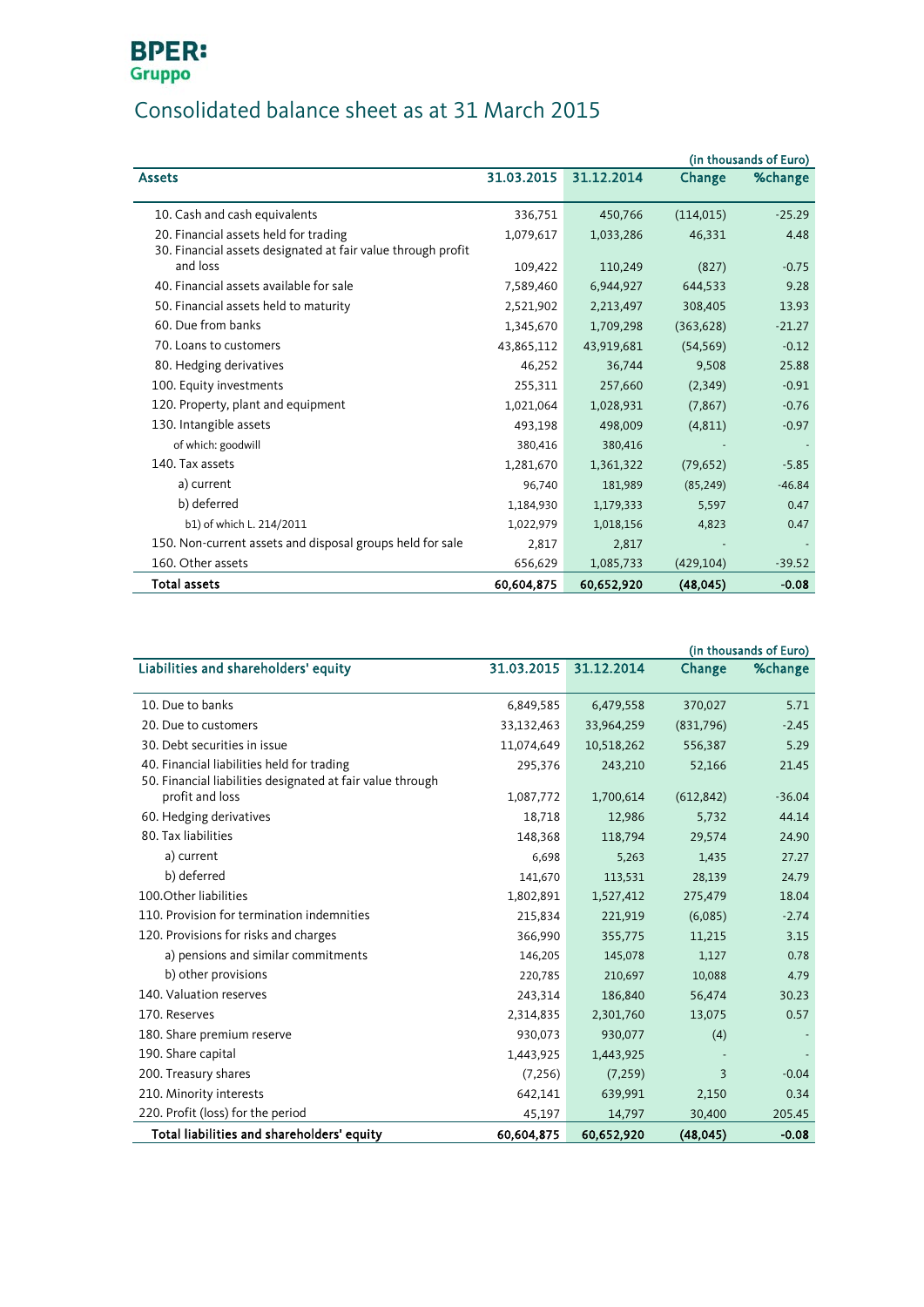## **BPER:** Gruppo

## Consolidated income statement as at 31 March 2015

|                                                                           |            |            |           | (in thousands of Euro) |
|---------------------------------------------------------------------------|------------|------------|-----------|------------------------|
| <b>Captions</b>                                                           | 31.03.2015 | 31.03.2014 | Change    | %change                |
| 10. Interest and similar income                                           | 431,035    | 494,548    | (63, 513) | $-12.84$               |
| 20. Interest and similar expense                                          | (116,940)  | (164, 728) | 47,788    | $-29.01$               |
| 30. Net interest income                                                   | 314,095    | 329,820    | (15, 725) | $-4.77$                |
| 40. Commission income                                                     | 188,020    | 184,023    | 3,997     | 2.17                   |
| 50. Commission expense                                                    | (8, 817)   | (12, 573)  | 3,756     | $-29.87$               |
| 60. Net commission income                                                 | 179,203    | 171,450    | 7,753     | 4.52                   |
| 70. Dividends and similar income                                          | 249        | 574        | (325)     | $-56.62$               |
| 80. Net trading income                                                    | 20,413     | 4,290      | 16,123    | 375.83                 |
| 90. Net hedging gains (losses)                                            | 355        | 231        | 124       | 53.68                  |
| 100. Gains/losses on disposal or repurchase of:                           | 28,438     | 67,761     | (39, 323) | $-58.03$               |
| a) loans                                                                  | 3,804      | 107        | 3,697     |                        |
| b) financial assets available for sale                                    | 25,092     | 67,430     | (42, 338) | $-62.79$               |
| c) financial assets held to maturity                                      | (92)       |            | (92)      | n.s.                   |
| d) financial liabilities                                                  | (366)      | 224        | (590)     | $-263.39$              |
| 110. Net results on financial assets and liabilities designated           |            |            |           |                        |
| at fair value                                                             | (3, 148)   | (8,982)    | 5,834     | $-64.95$               |
| 120. Net interest and other banking income                                | 539,605    | 565,144    | (25, 539) | $-4.52$                |
| 130. Net impairment adjustments to:                                       | (149, 972) | (214, 710) | 64,738    | $-30.15$               |
| a) loans                                                                  | (147, 504) | (211, 820) | 64,316    | $-30.36$               |
| b) financial assets available for sale                                    | (6, 347)   | (466)      | (5,881)   |                        |
| d) other financial assets                                                 | 3,879      | (2, 424)   | 6,303     | $-260.02$              |
| 140. Net profit from financial activities                                 | 389,633    | 350,434    | 39,199    | 11.19                  |
| 180. Administrative costs:                                                | (323, 806) | (322, 923) | (883)     | 0.27                   |
| a) payroll                                                                | (199, 322) | (196, 796) | (2,526)   | 1.28                   |
| b) other administrative costs                                             | (124, 484) | (126, 127) | 1,643     | $-1.30$                |
| 190. Net provision for risks and charges                                  | (14,096)   | (6,658)    | (7, 438)  | 111.72                 |
| 200. Net adjustments to property, plant and equipment                     | (9,944)    | (10, 402)  | 458       | $-4.40$                |
| 210. Net adjustments to intangible assets                                 | (7, 386)   | (5,955)    | (1, 431)  | 24.03                  |
| 220. Other operating charges/income                                       | 46,307     | 48,455     | (2, 148)  | $-4.43$                |
| 230. Operating costs                                                      | (308, 925) | (297, 483) | (11, 442) | 3.85                   |
| 240. Profit (loss) from equity investments                                | (1,886)    | (973)      | (913)     | 93.83                  |
| 270. Gains (losses) on disposal of investments                            | 113        | 1          | 112       |                        |
| 280. Profit (loss) from current operations before tax                     | 78,935     | 51,979     | 26,956    | 51.86                  |
| 290. Income taxes on current operations for the period                    | (27, 234)  | (20, 760)  | (6, 474)  | 31.18                  |
| 300. Profit (loss) from current operations after tax                      | 51,701     | 31,219     | 20,482    | 65.61                  |
| 320. Net profit (loss) for the period                                     | 51,701     | 31,219     | 20,482    | 65.61                  |
| 330. Net profit (loss) for the period pertaining to minority<br>interests | (6, 504)   | (2,947)    | (3, 557)  | 120.70                 |
| 340. Profit (loss) for the period pertaining to the Parent                |            |            |           |                        |
| Company                                                                   | 45,197     | 28,272     | 16,925    | 59.86                  |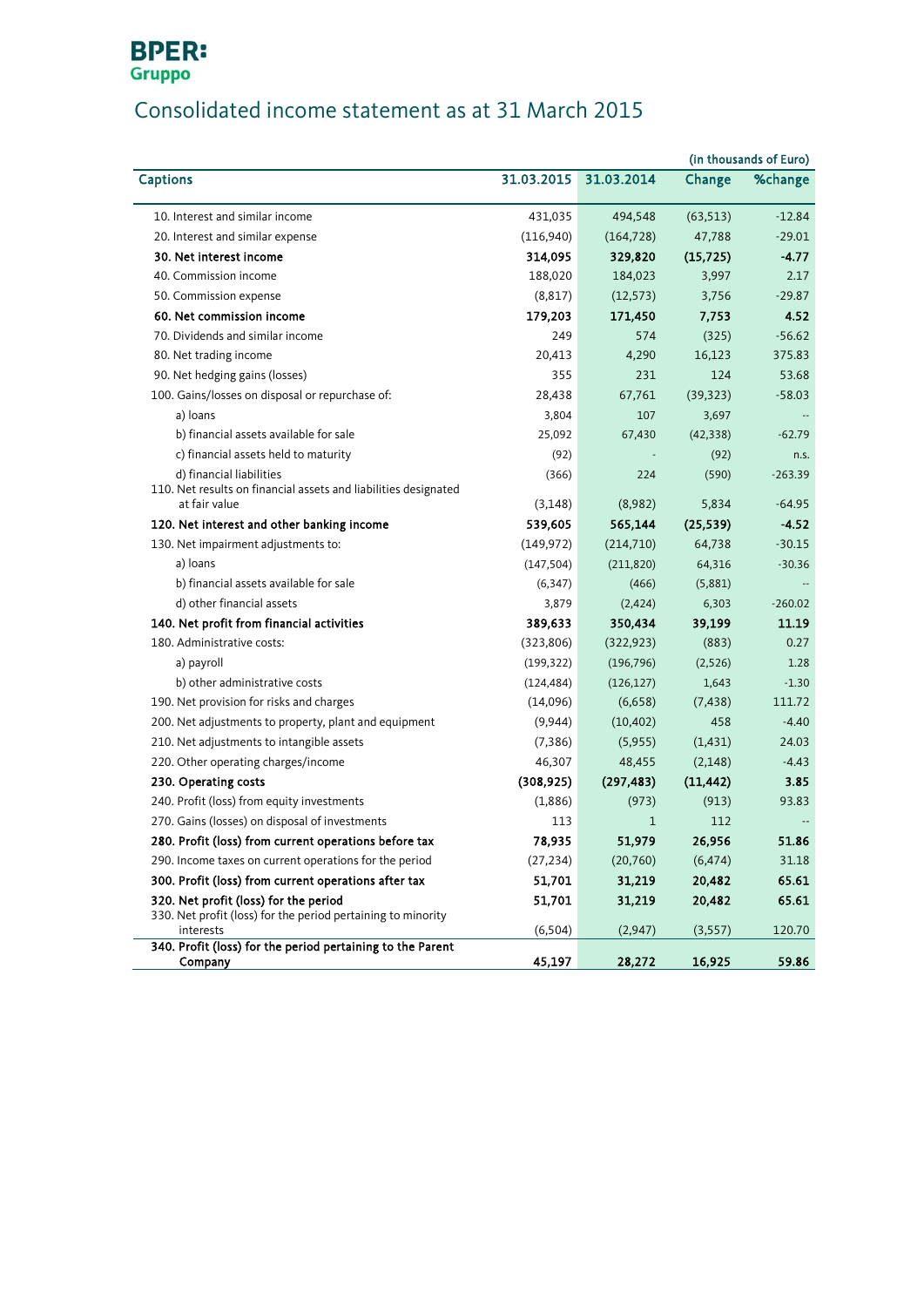Consolidated income statement by quarter as at 31 March 2015 **Consolidated income statement by quarter as at 31 March 2015**

| <b>Captions</b>                                                               | 31.03.2015 | 31.03.2014 | 2nd quarter<br>2014 | 3rd quarter<br><b>2014</b> | 4th quarter<br>2014 | 31.12.2014  |
|-------------------------------------------------------------------------------|------------|------------|---------------------|----------------------------|---------------------|-------------|
| 10. Interest and similar income                                               | 431,035    | 494,548    | 489,785             | 470,618                    | 453,337             | 1,908,288   |
| 20. Interest and similar expense                                              | (116, 940) | (164, 728) | (161, 146)          | (150,578)                  | (140, 027)          | (616, 479)  |
| 30. Net interest income                                                       | 314,095    | 329,820    | 328,639             | 320,040                    | 313,310             | 1,291,809   |
| 40. Commission income                                                         | 188,020    | 184,023    | 186,210             | 182,429                    | 186,457             | 739,119     |
| 50. Commission expense                                                        | (8, 817)   | (12, 573)  | (12, 182)           | (13, 417)                  | (10, 283)           | (48, 455)   |
| 60. Net commission income                                                     | 179,203    | 171,450    | 174,028             | 169,012                    | 176,174             | 690,664     |
| 70. Dividends and similar income                                              | 249        | 574        | 17,617              | 115                        | 1,086               | 19,392      |
| 80. Net trading income                                                        | 20,413     | 4,290      | 5,646               | 4,406                      | 2,191               | 16,533      |
| 90. Net hedging gains (losses)                                                | 355        | 231        | $\overline{5}$      | 513                        | 239                 | 1,074       |
| 100. Gains/losses on disposal or repurchase of:                               | 28,438     | 67,761     | 32,660              | 25,636                     | 38,242              | 164,299     |
| a) loans                                                                      | 3,804      | 107        | S9                  | (29, 716)                  | (409)               | (29, 959)   |
| b) financial assets available for sale                                        | 25,092     | 67,430     | 32,784              | 55,393                     | 38,939              | 194,546     |
| c) financial assets held to maturity                                          | (92)       |            |                     |                            |                     |             |
| d) financial liabilities                                                      | (366)      | 224        | (183)               | (41)                       | (288)               | (288)       |
| 110. Net results on financial assets and liabilities designated at fair value | (3, 148)   | (8,982)    | 7,992               | (10, 232)                  | (3,019)             | (14, 241)   |
| 120. Net interest and other banking income                                    | 539,605    | 565,144    | 566,673             | 509,490                    | 528,223             | 2,169,530   |
| 130. Net impairment adjustments to:                                           | (149, 972) | (214, 710) | (208, 775)          | (167,091)                  | (267, 643)          | (858, 219)  |
| a) loans                                                                      | (147,504)  | (211, 820) | (204, 972)          | (163, 296)                 | (232, 646)          | (812, 734)  |
| b) financial assets available for sale                                        | (6,347)    | (466)      | (3, 189)            | (680)                      | (36, 012)           | (40, 347)   |
| d) other financial assets                                                     | 3,879      | (2, 424)   | (614)               | (3, 115)                   | 1,015               | (5, 138)    |
| 140. Net profit from financial activities                                     | 389,633    | 350,434    | 357,898             | 342,399                    | 260,580             | 1,311,311   |
| 180. Administrative costs:                                                    | (323, 806) | (322, 923) | (336, 813)          | 309,651                    | (347,089)           | (1,316,476) |
| lloyroll                                                                      | (199, 322) | (196, 796) | (201,099)           | (180,006)                  | (208, 786)          | (786, 687)  |
| b) other administrative costs                                                 | (124, 484) | (126, 127) | (135, 714)          | (129, 645)                 | (138, 303)          | (529, 789)  |
| 190. Net provision for risks and charges                                      | (14,096)   | (6,658)    | (12, 976)           | (8,036)                    | (11, 112)           | (38, 782)   |
| 200. Net adjustments to property, plant and equipment                         | (9, 944)   | (10, 402)  | (10, 253)           | (10, 192)                  | (12,918)            | (43, 765)   |
| 210. Net adjustments to intangible assets                                     | (7,386)    | (5,955)    | (6,360)             | (6, 823)                   | (7,483)             | (26, 621)   |
| 220. Other operating charges/income                                           | 46,307     | 48,455     | 43,525              | 37,556                     | 43,732              | 173,268     |
| 230. Operating costs                                                          | (308, 925) | (297, 483) | (322, 877)          | (297, 146)                 | (334, 870)          | (1,252,376) |
| 240. Profit (loss) from equity investments                                    | (1,886)    | (973)      | (2,792)             | 2,270                      | 658                 | (837)       |
| 270. Gains (losses) on disposal of investments                                | 113        |            |                     |                            | $rac{4}{4}$         | 6           |
| 280. Profit (loss) from current operations before tax                         | 78,935     | 51,979     | 32,251              | 47,526                     | (73, 591)           | 58,165      |
| 290. Income taxes on current operations                                       | (27, 234)  | (20, 760)  | (20, 922)           | (14, 258)                  | 27,556              | (28, 384)   |
| ions after tax<br>300. Profit (loss) from current operati                     | 51,701     | 31,219     | 11,329              | 33,268                     | (46, 035)           | 29,781      |
| 320. Net profit (loss) for the period                                         | 51,701     | 31,219     | 11,329              | 33,268                     | (46, 035)           | 29,781      |
| 330. Net profit (loss) for the period pertaining to minority interests        | (6,504)    | (2, 947)   | (3,701)             | (8,067)                    | (269)               | (14, 984)   |
| 340. Profit (loss) for the period pertaining to the Parent Company            | 45,197     | 28,272     | 7,628               | 25,201                     | (46, 304)           | 14,797      |

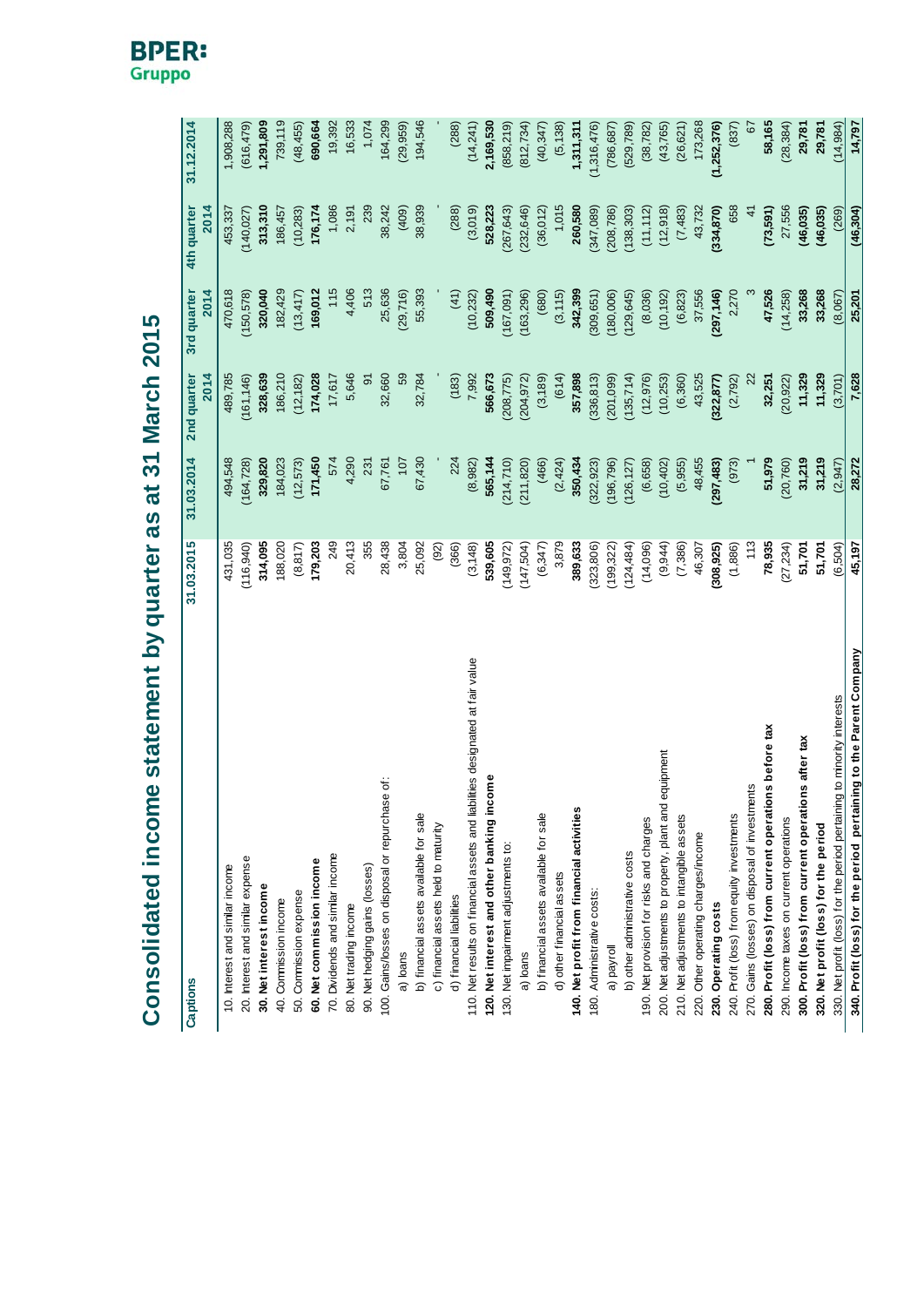# **BPER:**<br>Gruppo

## Reclassified consolidated income statement as at 31 March 2015

|                 |                                                                                                                                            |            |            |           | (in thousands of Euro) |
|-----------------|--------------------------------------------------------------------------------------------------------------------------------------------|------------|------------|-----------|------------------------|
| <b>Captions</b> |                                                                                                                                            | 31.03.2015 | 31.03.2014 |           | Change %change         |
| $10 + 20$       | Net interest income                                                                                                                        | 314,095    | 329,820    | (15, 725) | $-4.77$                |
| $40 + 50$       | Net commission income                                                                                                                      | 179,203    | 171,450    | 7,753     | 4.52                   |
| 70              | <b>Dividends</b>                                                                                                                           | 249        | 574        | (325)     | $-56.62$               |
| 80+90+100+110   | Net trading income                                                                                                                         | 46,058     | 63,300     | (17, 242) | $-27.24$               |
| $220(*)$        | Other operating<br>charges/income                                                                                                          | 15,443     | 18,666     | (3,223)   | $-17.27$               |
|                 | Operating income                                                                                                                           | 555,048    | 583,810    | (28, 762) | $-4.93$                |
| 180a)           | Payroll                                                                                                                                    | (199, 322) | (196, 796) | (2,526)   | 1.28                   |
| $180 b)$ (*)    | Other administrative costs                                                                                                                 | (93,620)   | (96, 338)  | 2,718     | $-2.82$                |
| $200+210$       | Net adjustments to property, plant, equipment and<br>intangible assets                                                                     | (17, 330)  | (16, 357)  | (973)     | 5.95                   |
|                 | Operating costs                                                                                                                            | (310, 272) | (309, 491) | (781)     | 0.25                   |
|                 | Net operating income                                                                                                                       | 244,776    | 274,319    | (29, 543) | $-10.77$               |
| 130a)           | Net impairment adjustments to loan                                                                                                         | (147, 504) | (211, 820) | 64,316    | $-30.36$               |
| $130 b + c$     | Net impairment adjustments to financial assets<br>available for sale and held to maturity<br>Net impairment adjustments to other financial | (6, 347)   | (466)      | (5,881)   |                        |
| 130 d)          | assets                                                                                                                                     | 3,879      | (2,424)    | 6,303     | $-260.02$              |
|                 | Net impairment adjustments                                                                                                                 | (149, 972) | (214, 710) | 64,738    | $-30.15$               |
| 190             | Net provisions for risks and charges                                                                                                       | (14,096)   | (6,658)    | (7, 438)  | 111.72                 |
| 240+260+270     | Gains (losses) from equity instruments, on disposal<br>of investments and adjustment to goodwill                                           | (1,773)    | (972)      | (801)     | 82.41                  |
| 280             | Profit (loss) from current operations before tax                                                                                           | 78,935     | 51,979     | 26,956    | 51.86                  |
| 290             | Income taxes for the period on current operations                                                                                          | (27, 234)  | (20,760)   | (6, 474)  | 31.18                  |
| 310             | Profit (loss) after tax on non-current assets held for<br>sale                                                                             |            |            |           | n.s.                   |
| 320             | Profit (loss) for the period                                                                                                               | 51,701     | 31,219     | 20,482    | 65.61                  |
| 330             | Net profit (loss) pertaining to minority interests                                                                                         | (6, 504)   | (2,947)    | (3,557)   | 120.70                 |
| 340             | Profit (loss) for the period pertaining to the<br><b>Parent Company</b>                                                                    | 45,197     | 28,272     | 16,925    | 59.86                  |
|                 |                                                                                                                                            |            |            |           |                        |
| $(\star)$       | Caption net of recovery of taxes                                                                                                           | 30,864     | 29,789     | 1,075     | 3.61                   |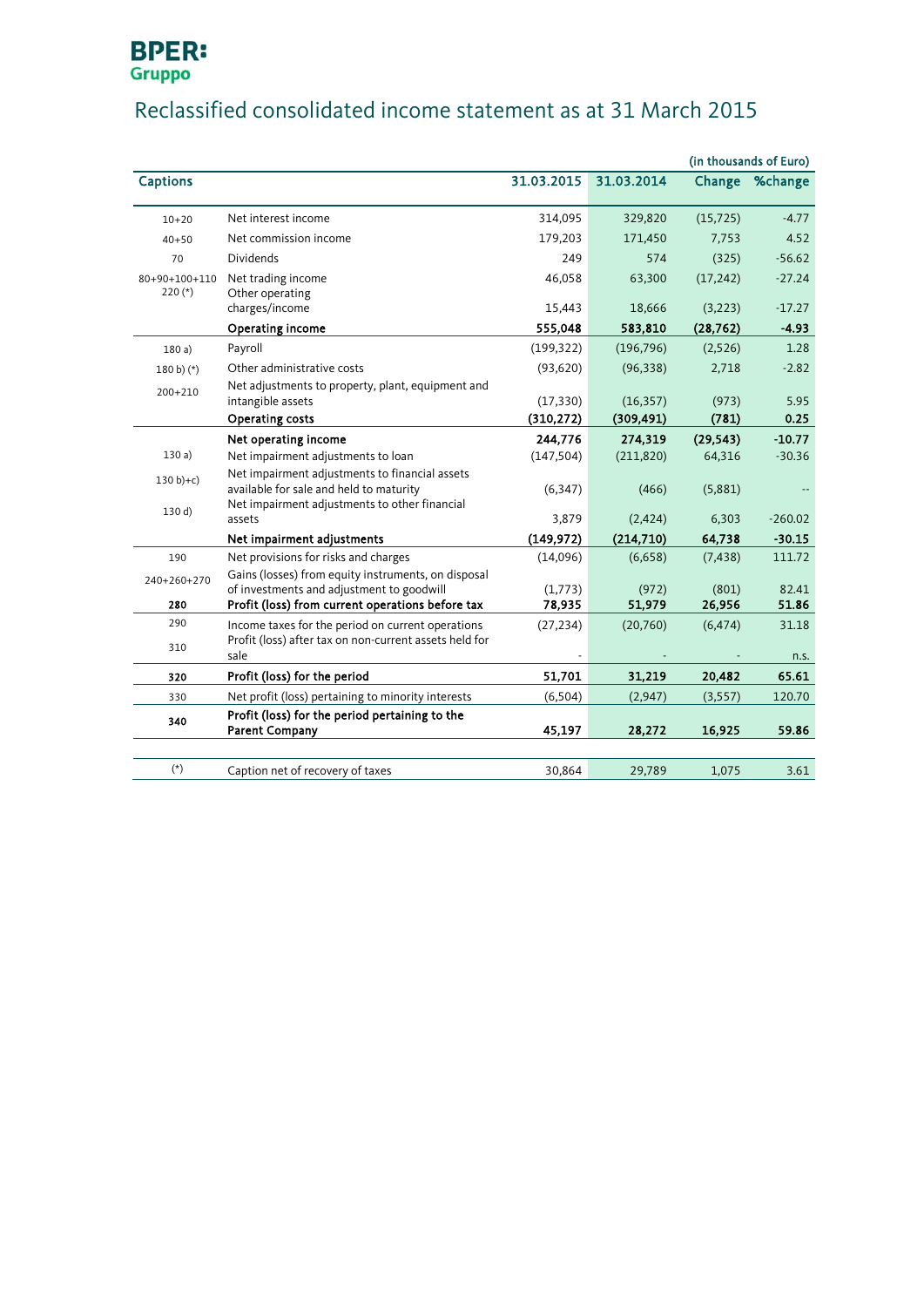# **BPER:**<br>Gruppo

## Reclassified consolidated income statement by quarter as at 31 March 2015

| <b>Captions</b> |                                                              | 1st        | 1st        | 2nd        | 3rd        | 4th        | 31.12.2014    |
|-----------------|--------------------------------------------------------------|------------|------------|------------|------------|------------|---------------|
|                 |                                                              | quarter    | quarter    | quarter    | quarter    | quarter    |               |
|                 |                                                              | 2015       | 2014       | 2014       | 2014       | 2014       |               |
| $10 + 20$       | Net interest income                                          | 314,095    | 329,820    | 328,639    | 320,040    | 313,310    | 1,291,809     |
| $40 + 50$       | Net commission income                                        | 179,203    | 171,450    | 174,028    | 169,012    | 176,174    | 690,664       |
| 70              | <b>Dividends</b>                                             | 249        | 574        | 17,617     | 115        | 1,086      | 19,392        |
| 80+90+100+110   | Net trading income                                           | 46,058     | 63,300     | 46,389     | 20,323     | 37,653     | 167,665       |
| $220(*)$        | Other operating                                              |            |            |            |            |            |               |
|                 | charges/income                                               | 15,443     | 18,666     | 11,133     | 5,851      | 12,215     | 47,865        |
|                 | Operating income                                             | 555,048    | 583,810    | 577,806    | 515,341    | 540,438    | 2,217,395     |
| 180a)           | Payroll                                                      | (199, 322) | (196, 796) | (201,099)  | (180,006)  | (208, 786) | (786, 687)    |
| 180 b) (*)      | Other administrative costs                                   | (93, 620)  | (96, 338)  | (103, 322) | (97, 940)  | (106, 786) | (404, 386)    |
|                 | Net adjustments to property,                                 |            |            |            |            |            |               |
| $210 + 220$     | plant and equipment and                                      |            |            |            |            |            |               |
|                 | intangible assets                                            | (17, 330)  | (16, 357)  | (16,613)   | (17, 015)  | (20, 401)  | (70, 386)     |
|                 | Operating costs                                              | (310, 272) | (309, 491) | (321, 034) | (294, 961) | (335, 973) | (1, 261, 459) |
|                 | Net operating income                                         | 244,776    | 274,319    | 256,772    | 220,380    | 204,465    | 955,936       |
| 130a            | Net impairment adjustments                                   |            |            |            |            |            |               |
|                 | to loans                                                     | (147, 504) | (211, 820) | (204, 972) | (163, 296) | (232, 646) | (812, 734)    |
| $130 b)+c)$     | Net impairment adjustments<br>to financial assets available  |            |            |            |            |            |               |
|                 | for sale and held to maturity                                | (6, 347)   | (466)      | (3, 189)   | (680)      | (36, 012)  | (40, 347)     |
|                 | Net impairment adjustments                                   |            |            |            |            |            |               |
| 130 d)          | to other financial                                           |            |            |            |            |            |               |
|                 | transactions                                                 | 3,879      | (2, 424)   | (614)      | (3, 115)   | 1,015      | (5, 138)      |
|                 | Net impairment                                               |            |            |            |            |            |               |
|                 | adjustments                                                  | (149, 972) | (214, 710) | (208, 775) | (167, 091) | (267, 643) | (858, 219)    |
| 190             | Net provisions for risks and                                 |            |            |            |            |            |               |
|                 | charges                                                      | (14,096)   | (6,658)    | (12, 976)  | (8,036)    | (11, 112)  | (38, 782)     |
| 240+260+270     | Gains (Losses) on disposal of<br>investments and adjustments |            |            |            |            |            |               |
|                 | to goodwill                                                  | (1,773)    | (972)      | (2,770)    | 2,273      | 699        | (770)         |
|                 | Profit (Loss) from current                                   |            |            |            |            |            |               |
| 280             | operations before income                                     |            |            |            |            |            |               |
|                 | tax                                                          | 78,935     | 51,979     | 32,251     | 47,526     | (73, 591)  | 58,165        |
| 290             | Income taxes on current                                      |            |            |            |            |            |               |
|                 | operations for the period                                    | (27, 234)  | (20, 760)  | (20, 922)  | (14, 258)  | 27,556     | (28, 384)     |
| 310             | Profit (Loss) after tax on non-                              |            |            |            |            |            |               |
|                 | current assets held for sale<br>Net profit (loss) for the    |            |            |            |            |            |               |
| 320             | period                                                       | 51,701     | 31,219     | 11,329     | 33,268     | (46, 035)  | 29,781        |
|                 | Net profit (loss) pertaining to                              |            |            |            |            |            |               |
| 330             | minority interests                                           | (6, 504)   | (2,947)    | (3,701)    | (8,067)    | (269)      | (14, 984)     |
|                 | Profit (Loss) for the period                                 |            |            |            |            |            |               |
| 340             | pertaining to                                                |            |            |            |            |            |               |
|                 | the Parent Company                                           | 45,197     | 28,272     | 7,628      | 25,201     | (46, 304)  | 14,797        |
|                 |                                                              |            |            |            |            |            |               |
|                 | Caption net of recovery of                                   |            |            |            |            |            |               |
| $(\ast)$        | taxes                                                        | 30,864     | 29,789     | 32,392     | 31,705     | 31,517     | 125,403       |
|                 |                                                              |            |            |            |            |            |               |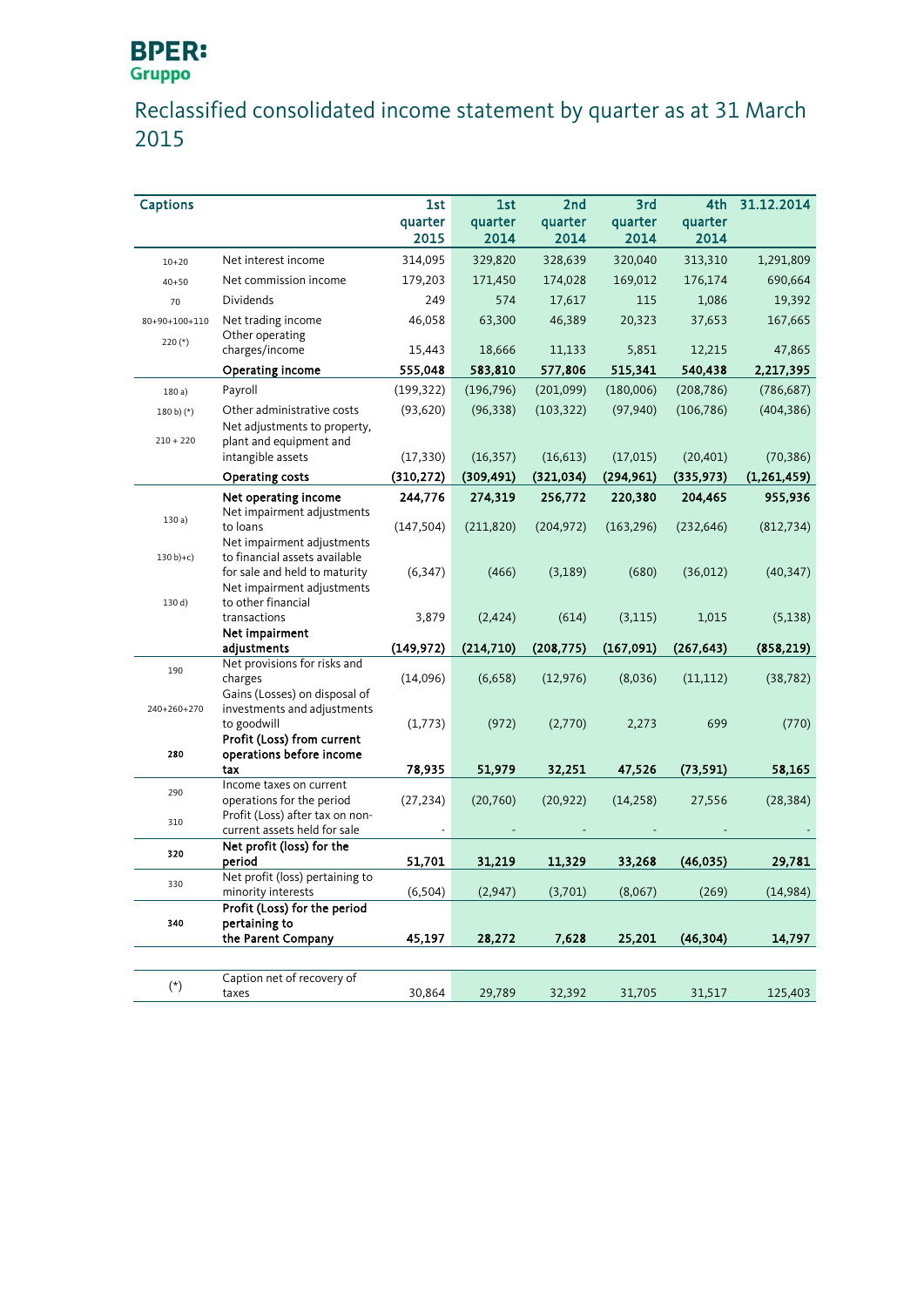### **BPER: Gruppo**

## Performance ratios as at 31 March 2015

|                                                                    | 31.03.2015  | $2014$ (*)  |
|--------------------------------------------------------------------|-------------|-------------|
| <b>Financial ratios</b>                                            |             |             |
| Structural ratios (%)                                              |             |             |
| net loans to customers/total assets                                | 72.38%      | 72.41%      |
| net loans and advances to customers/direct deposits from customers | 96.84%      | 95.10%      |
| financial assets/total assets                                      | 18.65%      | 16.99%      |
| fixed assets/total assets                                          | 2.11%       | 2.12%       |
| goodwill/total assets                                              | 0.63%       | 0.63%       |
| direct deposits/total assets                                       | 86.04%      | 86.83%      |
| deposits under management/indirect deposits                        | 47.51%      | 46.12%      |
| financial assets/tangible equity                                   | 2.21        | 2.06        |
| Total tangible assets <sup>2</sup> /tangible equity                | 11.74       | 12.00       |
| net interbank lending/borrowing (in thousands of Euro)             | (5,503,915) | (4,770,260) |
| number of employees                                                | 11,552      | 11,593      |
| number of national bank branches                                   | 1,273       | 1,273       |
| Profitability ratios (%)                                           |             |             |
| <b>ROE</b>                                                         | 3.75%       | 0.33%       |
| <b>ROTE</b>                                                        | 4.17%       | 0.37%       |
| ROA (net profit/total assets)                                      | 0.09%       | 0.05%       |
| Cost/income ratio <sup>3</sup>                                     | 55.90%      | 53.01%      |
| Net adjustments to loans /net loans to customers                   | 0.34%       | 0.46%       |
| <b>Basic EPS</b>                                                   | 0.094       | 0.084       |
| <b>Diluted EPS</b>                                                 | 0.094       | 0.084       |
| Risk ratios (%)                                                    |             |             |
| net doubtful loans/net loans to customers                          | 15.02%      | 14.86%      |
| net non-performing loans/net loans to customers                    | 6.54%       | 6.42%       |
| net unlikely to pay loans/net loans to customers                   | 7.99%       | 8.00%       |
| net past due loans/net loans to customers                          | 0.50%       | 0.44%       |
| adjustments to doubtful loans/gross doubtful loans                 | 40.98%      | 40.66%      |
| adjustments to non-performing loans/gross non-performing loans     | 56.50%      | 56.55%      |
| adjustments to unlikely to pay loans/ gross unlikely to pay loans  | 19.19%      | 18.28%      |
| adjustments to past due loans/gross past due loans                 | 7.61%       | 8.07%       |
| adjustments to performing loans/gross performing loans             | 0.55%       | 0.56%       |

(\*) The comparative figures for the income statement are as at 31 March 2014, except for the ROE and the ROTE which are calculated on a yearly basis.

<span id="page-11-2"></span> $\overline{a}$ 

<sup>&</sup>lt;sup>1</sup> Tangible equity = total shareholders' equity net of intangible assets.

<span id="page-11-0"></span><sup>2</sup> Total tangible assets = total assets net of intangible assets.

<span id="page-11-1"></span><sup>&</sup>lt;sup>3</sup> The cost/income ratio has been calculated on the basis of the layout of the reclassified income statement (operating expenses/operating income); when calculated on the basis of the layouts provided by Circular no. 262 of the Bank of Italy the cost/income ratio is at 57.25% (52.64% at March 31, 2014).